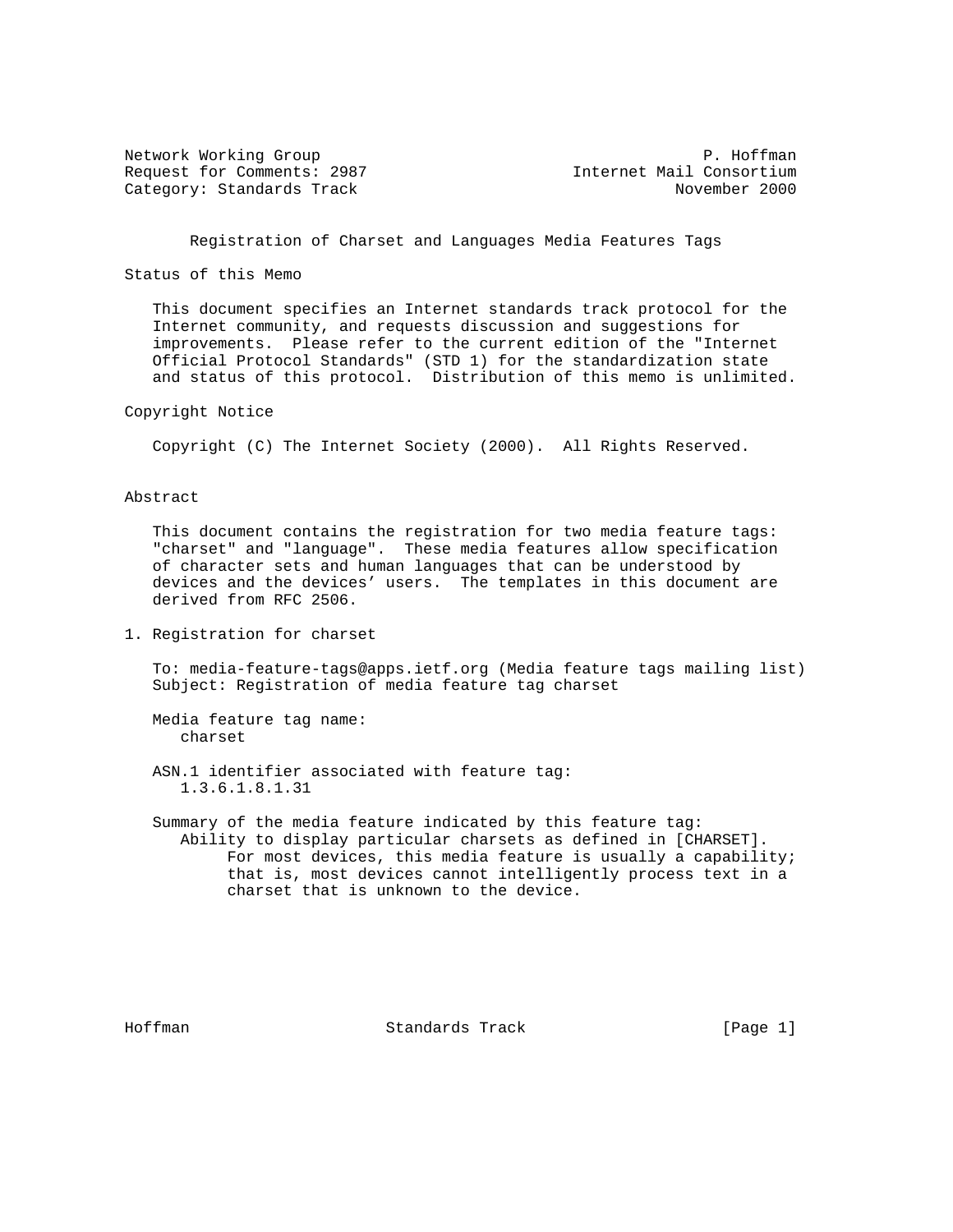Values appropriate for use with this feature tag: The values are tokens as defined in [CHARSET]. The values can only be compared for equality. Comparison is not case sensitive.

 The feature tag is intended primarily for use in the following applications, protocols, services, or negotiation mechanisms: Any protocol that uses media tags

 Examples of typical use:  $(|$  (charset=utf-8);q=1.0 (charset=iso-8859-1);q=0.9  $(charset=utf-16); q=0.5 )$ 

 Related standards or documents: "IANA Charset Registration Procedures", RFC 2978

 Considerations particular to use in individual applications, protocols, services, or negotiation mechanisms: None

 Interoperability considerations: Aliases for charsets should not be used in media feature expressions because feature expression manipulation tools may convert aliases to the the principal name for the charset. Even though charset names are not case-sensitive, values should be expressed as all lowercase letters to increase the likelihood of interoperability. The "charset" capability should always be indicated in conjunction with any capability to handle textual data.

Security considerations:

 If it is known that there is a security bug in the display of a particular charset in a particular environment, knowing that a device can accept that charset may slightly help an attacker.

 Additional information: None

 Name(s) & email address(es) of person(s) to contact for further information: Paul Hoffman <phoffman@imc.org>

 Intended usage: COMMON

 Author/Change controller: IETF

Hoffman Standards Track [Page 2]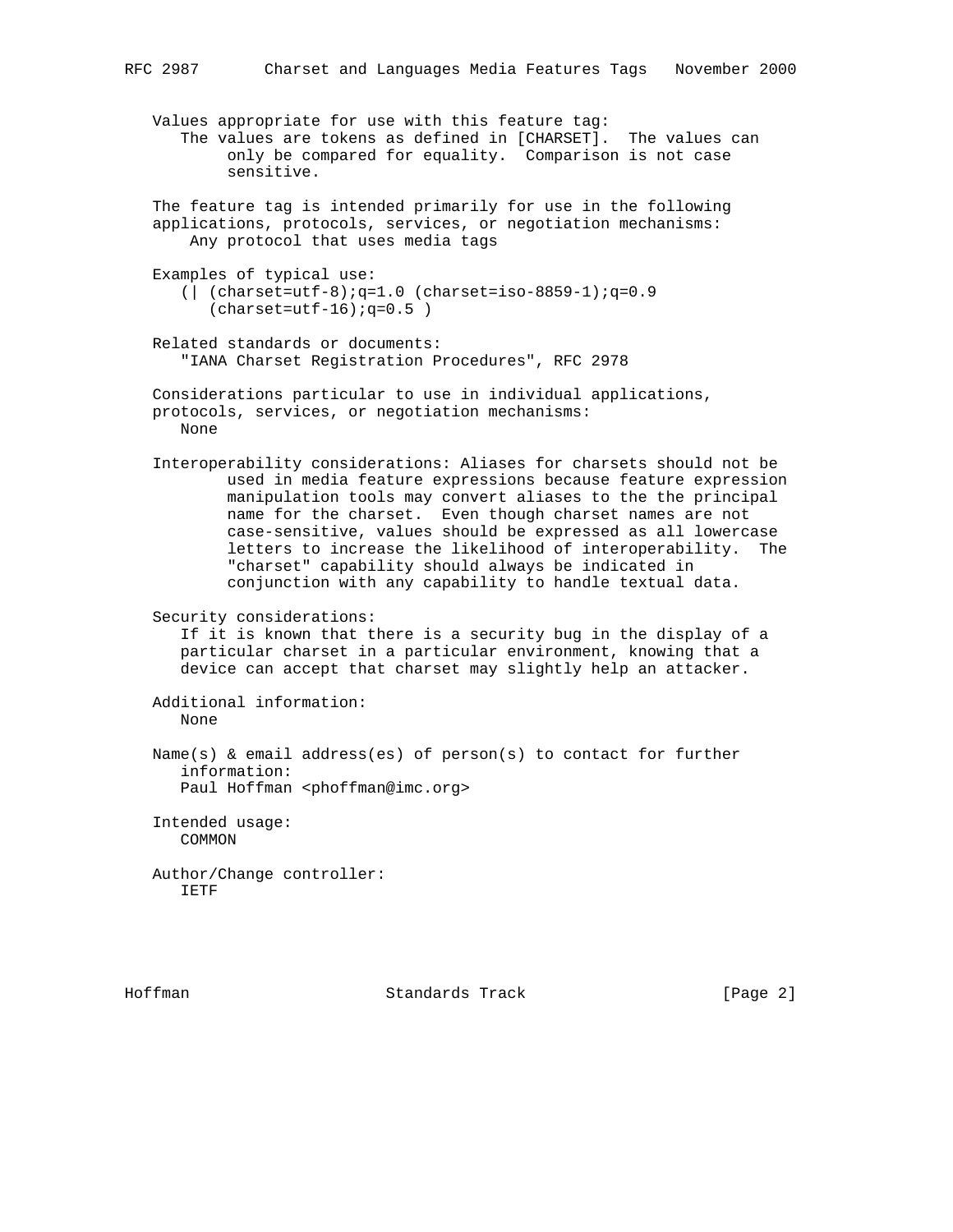Requested IANA publication delay: None

 Other information: None

2. Registration for language

 To: media-feature-tags@apps.ietf.org (Media feature tags mailing list) Subject: Registration of media feature tag language

 Media feature tag name: language

 ASN.1 identifier associated with feature tag: 1.3.6.1.8.1.32

 Summary of the media feature indicated by this feature tag: Ability to display particular human languages as defined in [LANG]. Note that "display" in this case will most often mean speech by a computer. For most devices, this media feature is a preference, not a requirement.

 Values appropriate for use with this feature tag: The values are tokens, with allowable values defined by registration as defined in [LANG]. The values can only be compared for equality. As described in [LANG], language tags are always handled as a single token, and "subtags" are not used for comparison. Comparison is not case sensitive.

 The feature tag is intended primarily for use in the following applications, protocols, services, or negotiation mechanisms: Any protocol that uses media tags

 Examples of typical use: (| (language=no-nynorsk);q=1.0 (language=no-bokmaal);q=0.9  $(lanquage=i-sami-no); q=0.5)$ 

 Related standards or documents: "Tags for the Identification of Languages", RFC 1766

 Considerations particular to use in individual applications, protocols, services, or negotiation mechanisms: None

Hoffman Standards Track [Page 3]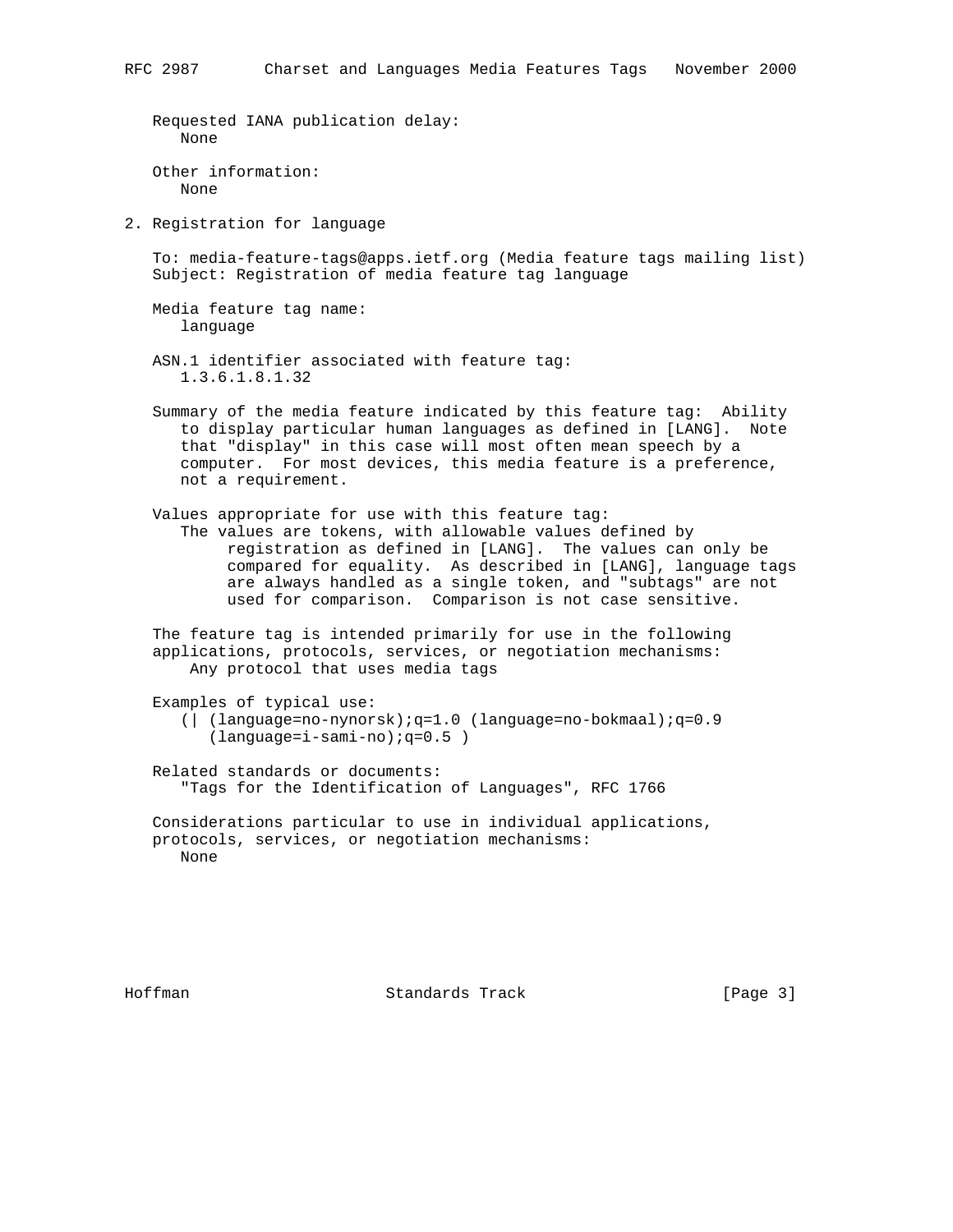Interoperability considerations: Even though language tags are not case-sensitive, values should be expressed as all lowercase letters to increase the likelihood of interoperability. Security considerations: If it is known that there is a security bug in the display of a particular language in a particular environment, knowing that a device can accept that language may slightly help an attacker. Additional information: None Name(s) & email address(es) of person(s) to contact for further information: Paul Hoffman <phoffman@imc.org> Intended usage: COMMON Author/Change controller: IETF Requested IANA publication delay: None Other information: None 3. Security Considerations The security considerations are listed in the two registrations above. 4. IANA Considerations The bulk of this document is IANA registrations. 5. References [CHARSET] Freed, N. and J. Postel, "IANA Charset Registration Procedures", BCP 19, RFC 2978, October 2000. [LANG] Alvestrand, H., "Tags for the Identification of Languages", RFC 1766, March 1995.

 [TAG-REG] Holtman, K., Mutz, A. and T. Hardie, "Media Feature Tag Registration Procedure", BCP 31, RFC 2506, March 1999.

Hoffman Standards Track [Page 4]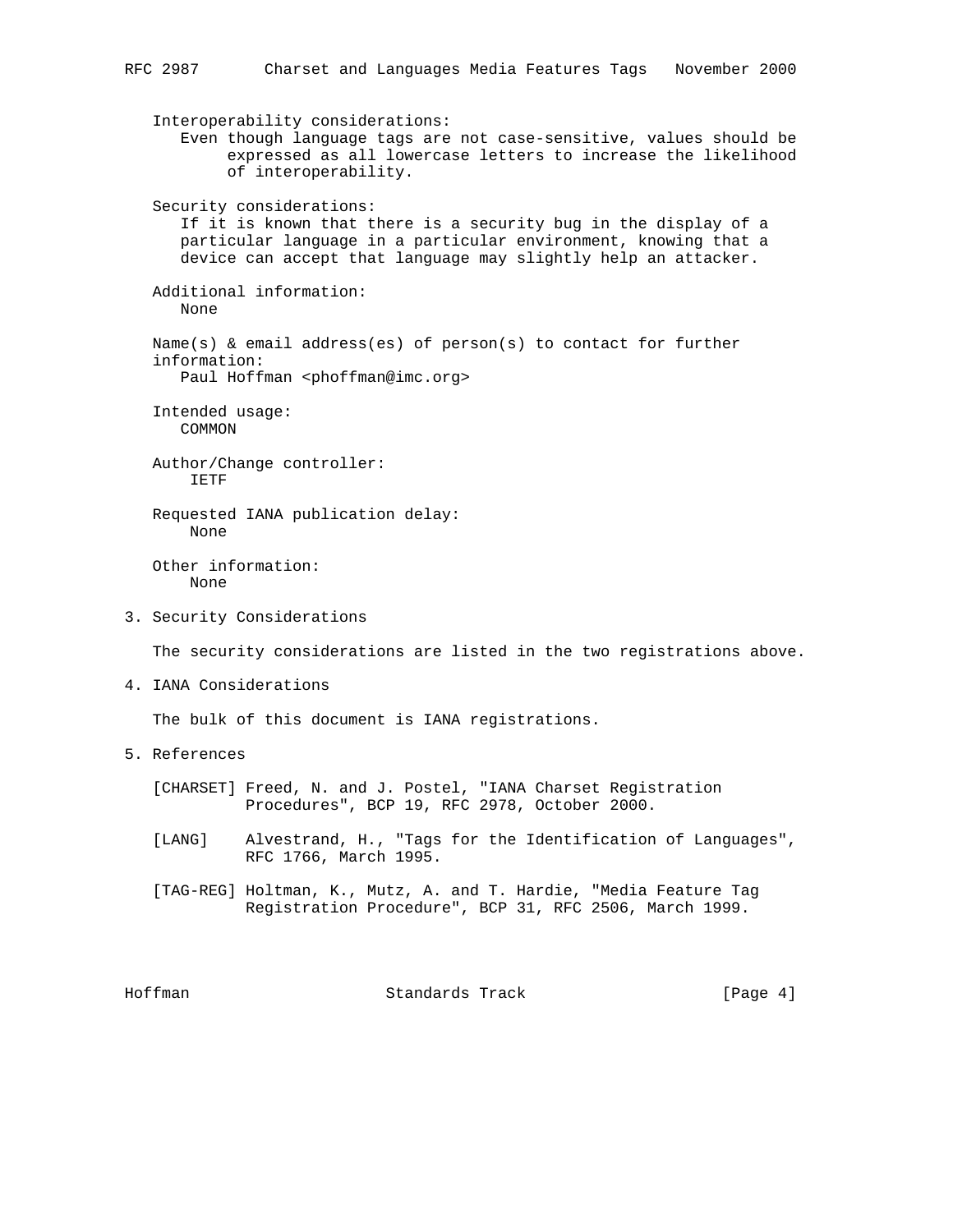6. Author's Address

 Paul Hoffman Internet Mail Consortium 127 Segre Place Santa Cruz, CA 95060 USA

EMail: phoffman@imc.org

Hoffman Standards Track [Page 5]